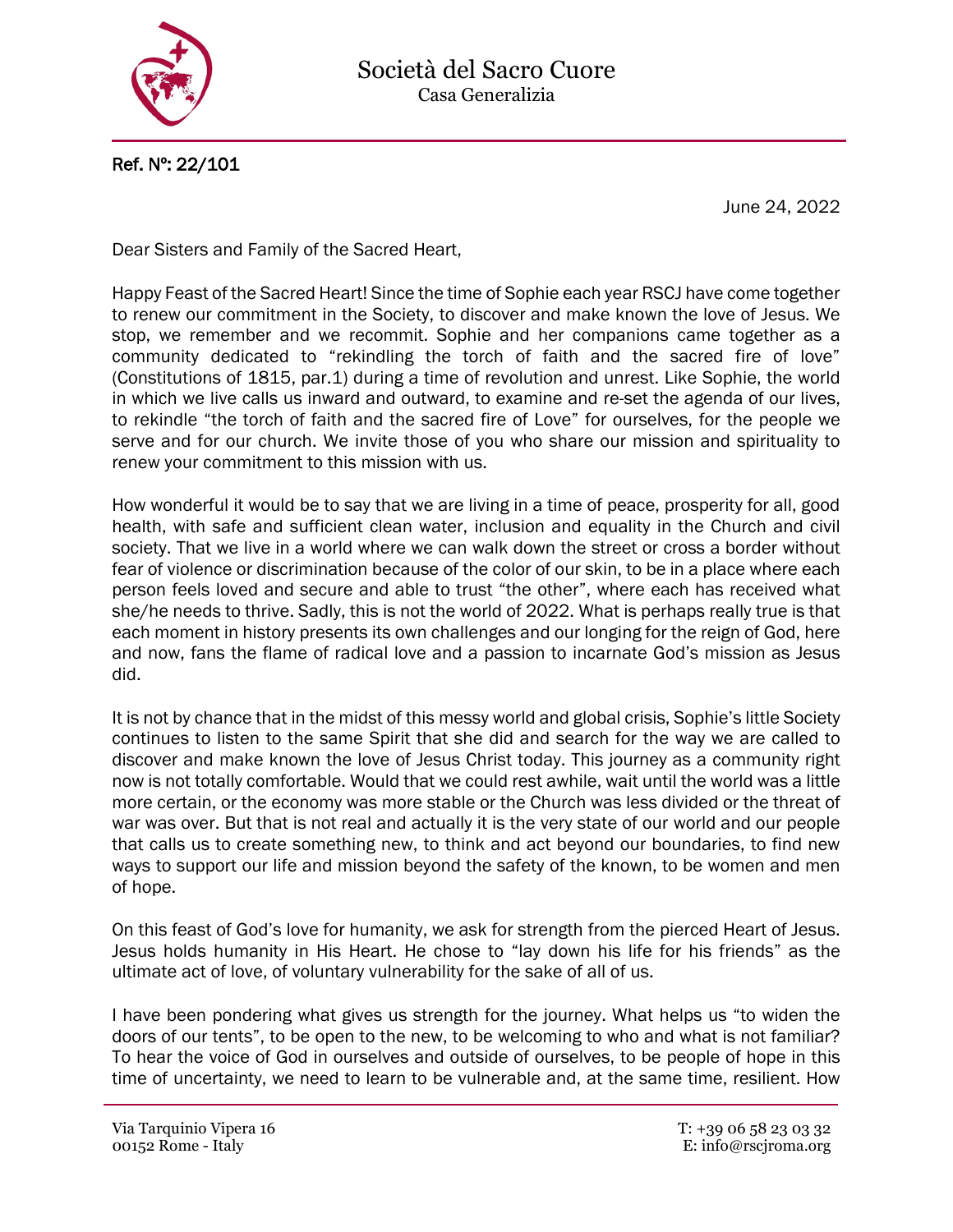do we allow ourselves to be both vulnerable and resilient? Paul reminds us in his letter to the Romans that we are reconciled by the vulnerability of the cross and strengthened by the power of resurrection. Jesus in the Garden of Gethsemane teaches us about vulnerability and Mary and the women who stood by the cross and braved the tomb show us resilience.

I think it is true that to touch our own VULNERABILITY, to be willing to be open to the unknown, we need a deep sense of security as well as belief that we do not walk alone. I am reminded of what we say when we make our vows and proclaim each year "Trusting in the fidelity of God and the love of my sisters…" It is not easy to be vulnerable, to trust each other, to lay open our imperfect lives, to recognize and welcome our need of each other. And yet God promises to shepherd us in our vulnerability.

> I myself will be the shepherd of my sheep, and I will make them lie down says the Lord God. I will seek the lost and I will bring back the strayed and I will bind up the crippled and I will strengthen the weak, and the fat and the strong I will watch over; I will feed them in justice. (Ezekiel 34:15-16)

These words capture the essence of God's concrete love for us and our call as Religious of the Sacred Heart to act and love in the same way. We discover that God is the core of our strength and at the same time we are called to shepherd God's people and each other, in good times and hard times.

And what does it mean for us to be RESILIENT? While being resilient may seem contradictory to being vulnerable it really means being able to recover quickly from difficult conditions or able to spring back into shape after being bent or compressed. It means learning how to stand up again after falling, to forgive after being hurt, to allow our wounds to be healed, to choose life over death, to believe in Resurrection. We might want to pray about what Jesus taught us about the resilience of the Resurrection in the last few years. The pandemic has taught us about being vulnerable as well as about the power of resilience especially with the help of each other and the communities of which we are a part. We need to continue developing personal and communal skills to help each other navigate these times of uncertainty in our world and in our lives. Certainly God's invitation to learn something new will allow us to create something new within ourselves, within our community and for the sake of the mission.

I would like to invite us to spend some time pondering what it means to be vulnerable and resilient, as individuals and as a community of sisters and as part of our family on this journey upon which we have embarked:

> How can I recognize and own my own vulnerability, particularly right now in the Society and in the world in which we are living?

> What would help me/us to own my/our vulnerability and become more resilient?

> How will owning our vulnerability and building resilience help us to live the mission and proclaim the gospel? To be ready to begin something new?